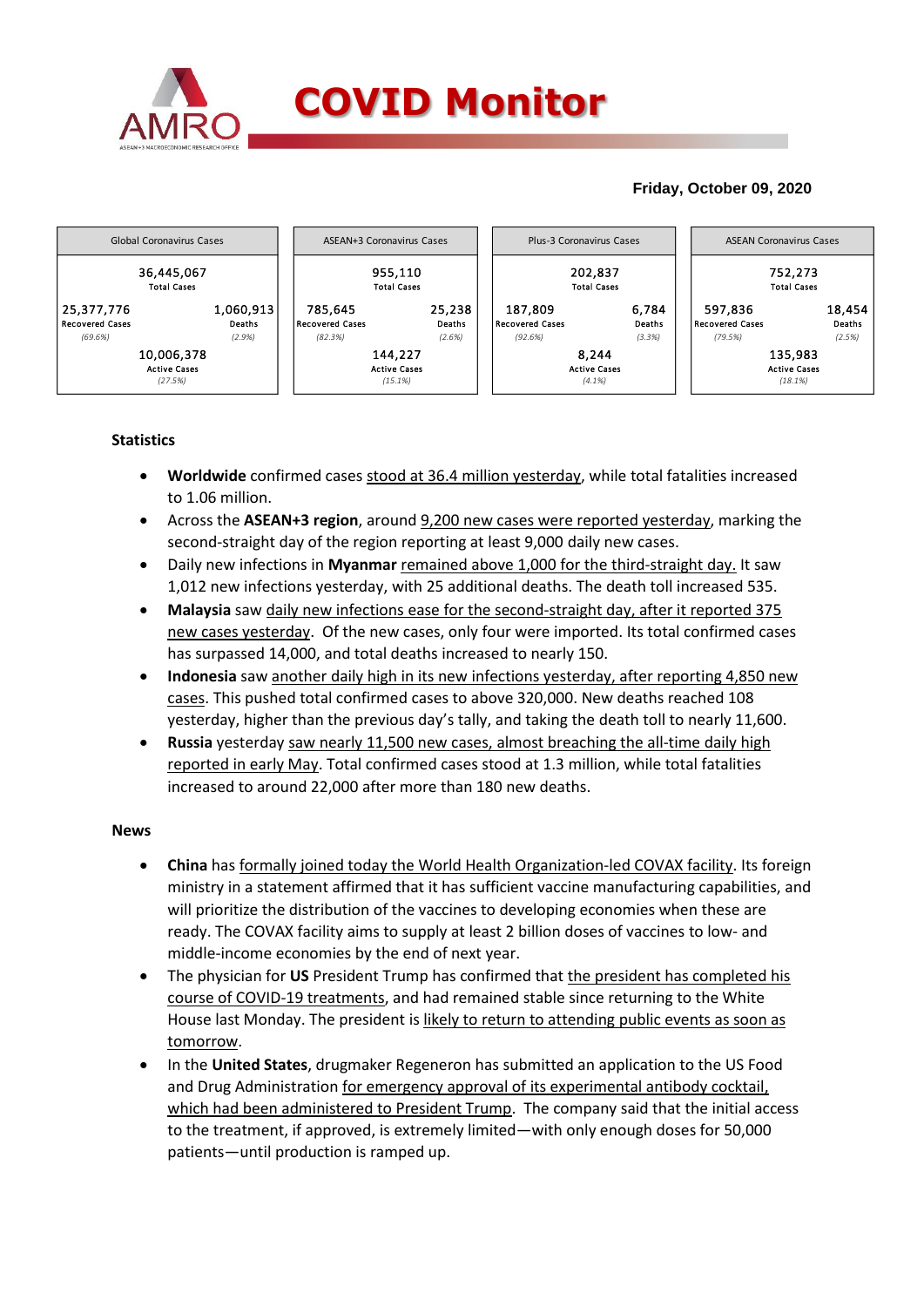

## **COVID Monitor**

Data as of 8/10/2020

#### Overview of Confirmed COVID-19 Cases

|                              | <b>Total</b>       | Cases per 1M     | <b>New</b>     | <b>New Cases</b> | <b>New Cases</b> | <b>ANew</b>    | ∆% New     | <b>Total</b>     | <b>New</b>     | <b>Fatality</b> | <b>Total</b>       | Recovery        | <b>Active</b>    | <b>Resolved</b> |
|------------------------------|--------------------|------------------|----------------|------------------|------------------|----------------|------------|------------------|----------------|-----------------|--------------------|-----------------|------------------|-----------------|
| Economy                      | Cases              | Population       | Cases          | per 1M Pop.      | $(7-day avg)^1$  | Cases          | Cases      | <b>Deaths</b>    | <b>Deaths</b>  | <b>Rate (%)</b> | Recovered          | <b>Rate (%)</b> | Cases            | cases $(%)^2$   |
| Global                       | 36,445,067         |                  | 288,841        |                  |                  | $-63,619$      | 0.8        | 1,060,913        | 5,230          | 2.9             | 25,377,776         | 69.6            | 10,006,378       | 72.5            |
| ASEAN+3                      | 955,110            |                  | 9,220          |                  |                  | $-618$         | $1.0$      | 25,238           | 286            | 2.6             | 785,645            | 82.3            | 144,227          | 72.5            |
| Plus-3                       | 202,837            |                  | 735            |                  |                  | 147            | 0.4        | 6,784            | $\overline{4}$ | 3.3             | 187,809            | 92.6            | 8,244            | 84.9            |
| <b>ASEAN</b>                 | 752,273            |                  | 8,485          |                  |                  | $-765$         | $1.1\,$    | 18,454           | 282            | 2.5             | 597,836            | 79.5            | 135,983          | 83.4            |
|                              |                    |                  |                |                  |                  |                |            |                  |                |                 |                    |                 |                  |                 |
| China                        | 85,521             | 61               | 23             | 0.0              |                  | 14             | 0.0        | 4,634            | $\mathbf 0$    | 5.4             | 80,676             | 94.3            | 211              | 99.8            |
| Hong Kong, China             | 5,161              | 676              | 18             | 2.4              |                  | $\overline{7}$ | 0.3        | 105              | $\mathbf 0$    | 2.0             | 4,890              | 94.7            | 166              | 96.8            |
| Japan                        | 87,679             | 697              | 640            | 5.1              |                  | 141            | 0.7        | 1,617            | 3              | 1.8             | 79,674             | 90.9            | 6,388            | 92.7            |
| Korea                        | 24,476             | 470              | 54             | 1.0              |                  | $-15$          | 0.2        | 428              | $\mathbf{1}$   | 1.7             | 22,569             | 92.2            | 1,479            | 94.0            |
|                              |                    |                  |                |                  |                  |                |            |                  |                |                 |                    |                 |                  |                 |
| Indonesia                    | 320,564            | 1,188            | 4,850          | 18.0             |                  | 312            | 1.5        | 11,580           | 108            | 3.6             | 244,060            | 76.1            | 64,924           | 79.7            |
| Malaysia                     | 14,368             | 432              | 375            | 11.3             |                  | $-114$         | 2.7        | 146              | 5              | 1.0             | 10,519             | 73.2            | 3,703            | 74.2            |
| Philippines                  | 331,869            | 3,016            | 2,232          | 20.3             |                  | $-572$         | 0.7        | 6,069            | 144            | 1.8             | 274,318            | 82.7            | 51,482           | 84.5            |
| Singapore                    | 57,849             | 10,145           | $\mathsf g$    | 1.6              |                  | $-1$           | 0.0        | 27               | 0              | 0.0             | 57,668             | 99.7            | 154              | 99.7            |
| Thailand                     | 3,628              | 53               | 6              | 0.1              |                  | $-1$           | 0.2        | 59               | $\mathbf 0$    | 1.6             | 3,441              | 94.8            | 128              | 96.5            |
| Brunei Darussalam            | 146                | 324              | 0              | 0.0              |                  | $\mathsf 0$    | 0.0        | $\overline{3}$   | $\mathbf 0$    | 2.1             | 143                | 97.9            | $\pmb{0}$        | 100.0           |
| Cambodia                     | 281                | 17               | $\Omega$       | 0.0              |                  | $-1$           | 0.0        | $\mathbf 0$      | 0              | 0.0             | 276                | 98.2            | 5                | 98.2            |
| Lao PDR                      | 23                 | $\overline{3}$   | $\Omega$       | 0.0              |                  | $\mathsf 0$    | 0.0        | $\mathbf 0$      | $\mathbf 0$    | 0.0             | 22                 | 95.7            | $\mathbf{1}$     | 95.7            |
| Myanmar                      | 22,445             | 420              | 1,012          | 19.0             |                  | $-388$         | 4.7        | 535              | 25             | 2.4             | 6366               | 28.4            | 15,544           | 30.7            |
| Vietnam                      | 1,100              | $11\,$           | $\mathbf{1}$   | 0.0              |                  | $\mathsf 0$    | 0.1        | 35               | $\mathbf 0$    | 3.2             | 1,023              | 93.0            | 42               | 96.2            |
|                              |                    |                  |                |                  |                  |                |            |                  |                |                 |                    |                 |                  |                 |
| Belgium                      | 143,596            | 12,468           | 5,728          | 497.4            |                  | 2,151          | 4.2        | 10,126           | 18             | 7.1             | 19,981             | 13.9            | 113,489          | 21.0            |
| France                       | 682,192            | 10,496           | 18,014         | 277.2            |                  | 367            | 2.7        | 32,295           | 76             | 4.7             | 81,886             | 12.0            | 568,011          | 16.7            |
| Germany                      | 315,941            | 3,808            | 4,804          | 57.9             |                  | 794            | 1.5        | 9,582            | $\mathbf 0$    | 3.0             | 271,960            | 86.1            | 34,436           | 89.1            |
| Italy                        | 338,398            | 5,618            | 4,458          | 74.0             |                  | 781            | 1.3        | 36,083           | 22             | 10.7            | 236,363            | 69.8            | 65,952           | 80.5            |
| Netherlands                  | 161,332            | 9,336            | 5,867          | 339.5            |                  | 815            | 3.8        | 6,587            | 13             | 4.1             | 4,686              | $\sim$          | 29,404           | 81.8            |
| Spain                        | 848,324            | 18,101           | 12,423         | 265.1            |                  | 1,932          | $1.5$      | 32,688           | 126            | 3.9             | 150,376            | 17.7            | 53,521           | 93.7            |
| Switzerland                  | 58,881             | 6,809            | 1,172          | 135.5            |                  | 95             | 2.0        | 2,087            | 5              | 3.5             | 48,400             | 82.2            | 8,394            | 85.7            |
| United Kingdom               | 564,502            | 8,393            | 17,550         | 260.9            |                  | 3,377          | 3.2        | 46,791           | 77             | 8.3             |                    | $\sim$          |                  | $\sim$          |
|                              |                    |                  |                |                  |                  |                |            |                  |                |                 |                    |                 |                  |                 |
| Brazil                       | 5,028,444          | 23,789           | 27,750         | 131.3            |                  | $-3,803$       | 0.6        | 148,957          | 729            | 3.0             | 4,488,092          | 89.3            | 391,395          | 92.2            |
| Canada                       | 177,730            | 4,700            | 2,350          | 62.1<br>339.3    |                  | 726<br>$-993$  | 1.3        | 9,609            | 16             | 5.4<br>2.7      | 149,692            | 84.2            | 18,429           | 89.6            |
| Argentina                    | 856,369            | 18,800           | 15,454         |                  |                  |                | 1.8<br>0.7 | 22,710<br>83,096 | 484<br>370     | 10.3            | 684,844            | 80.0<br>84.8    | 148,815          | 82.6            |
| Mexico                       | 804,488<br>835,662 | 6,330            | 5,300<br>2,733 | 41.7<br>83.3     |                  | 720<br>$-197$  | 0.3        | 33,009           | 95             |                 | 682,604<br>728,216 |                 | 38,788<br>74,437 | 95.2<br>91.1    |
| Peru<br><b>United States</b> | 7,549,246          | 25,459<br>22,804 | 55,597         | 167.9            |                  | 6,961          | 0.7        | 211,968          | 951            | 4.0<br>2.8      | 3,021,252          | 87.1<br>40.0    | 4,316,026        | 42.8            |
|                              |                    |                  |                |                  |                  |                |            |                  |                |                 |                    |                 |                  |                 |
| Australia                    | 27,226             | 1,048            | 20             | 0.8              |                  | $-5$           | 0.1        | 897              | 0              | 3.3             | 24,969             | 91.7            | 1,360            | 95.0            |
| India                        | 6,906,151          | 5,043            | 70,496         | 51.5             |                  | $-8,028$       | 1.0        | 106,490          | 964            | 1.5             | 5,827,704          | 84.4            | 971,957          | 85.9            |
| Iran                         | 488,236            | 5,802            | 4,392          | 52.2             |                  | 373            | 0.9        | 27,888           | 230            | 5.7             | 399,300            | 81.8            | 61,048           | 87.5            |
| Russia                       | 1,253,603          | 8,550            | 11,345         | 77.4             |                  | 364            | 0.9        | 21,939           | 184            | 1.8             | 998,197            | 79.6            | 233,467          | 81.4            |
| Saudi Arabia                 | 338,132            | 9,726            | 421            | 12.1             |                  | $-47$          | 0.1        | 4,972            | 25             | 1.5             | 323,769            | 95.8            | 9,391            | 97.2            |
| South Africa                 | 686,891            | 11,502           | 1,736          | 29.1             |                  | $-177$         | 0.3        | 17,408           | 160            | 2.5             | 618,771            | 90.1            | 50,712           | 92.6            |
|                              |                    |                  |                |                  |                  |                |            |                  |                |                 |                    |                 |                  |                 |

Source: Haver Analytics, sourced from John Hopkins University; AMRO staff calculations.<br>Notes: New cases since previous day. Δ% refers to percentage change since previous day. Fatality rate measured as deaths per confirmed

1/ Since January 31, 2020. 2/ Resolved cases (i.e. non-active cases) to total cases; serves as a proxy for the stage of the cycle.